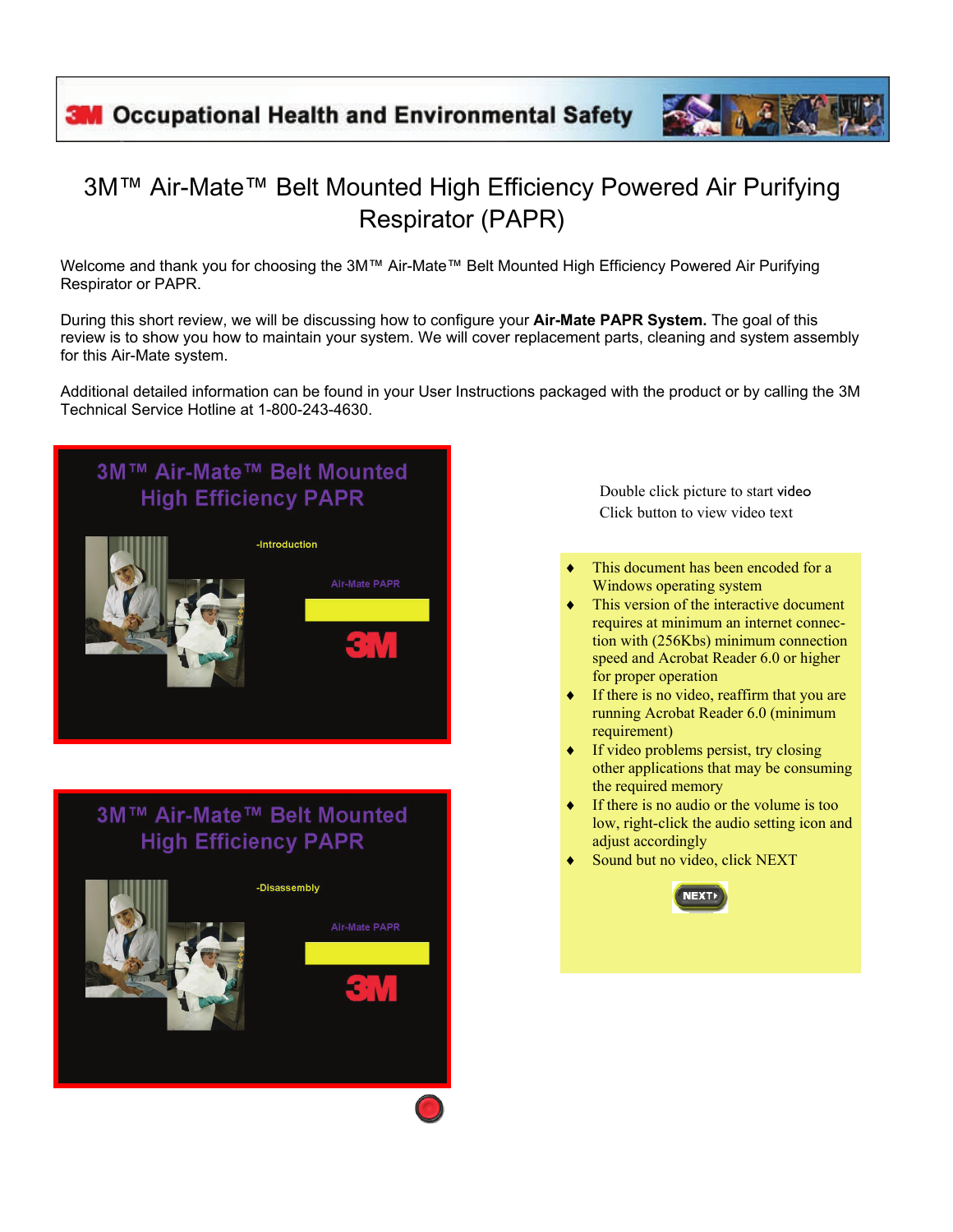Double click picture to start video Click button to view video text

### 3M™ Air-Mate™ Belt Mounted **High Efficiency PAPR**



#### 3M™ Air-Mate™ Belt Mounted **High Efficiency PAPR**



#### 3M™ Air-Mate™ Belt Mounted **High Efficiency PAPR**

 $\bigcirc$ 



#### 3M™ Air-Mate™ Belt Mounted **High Efficiency PAPR**

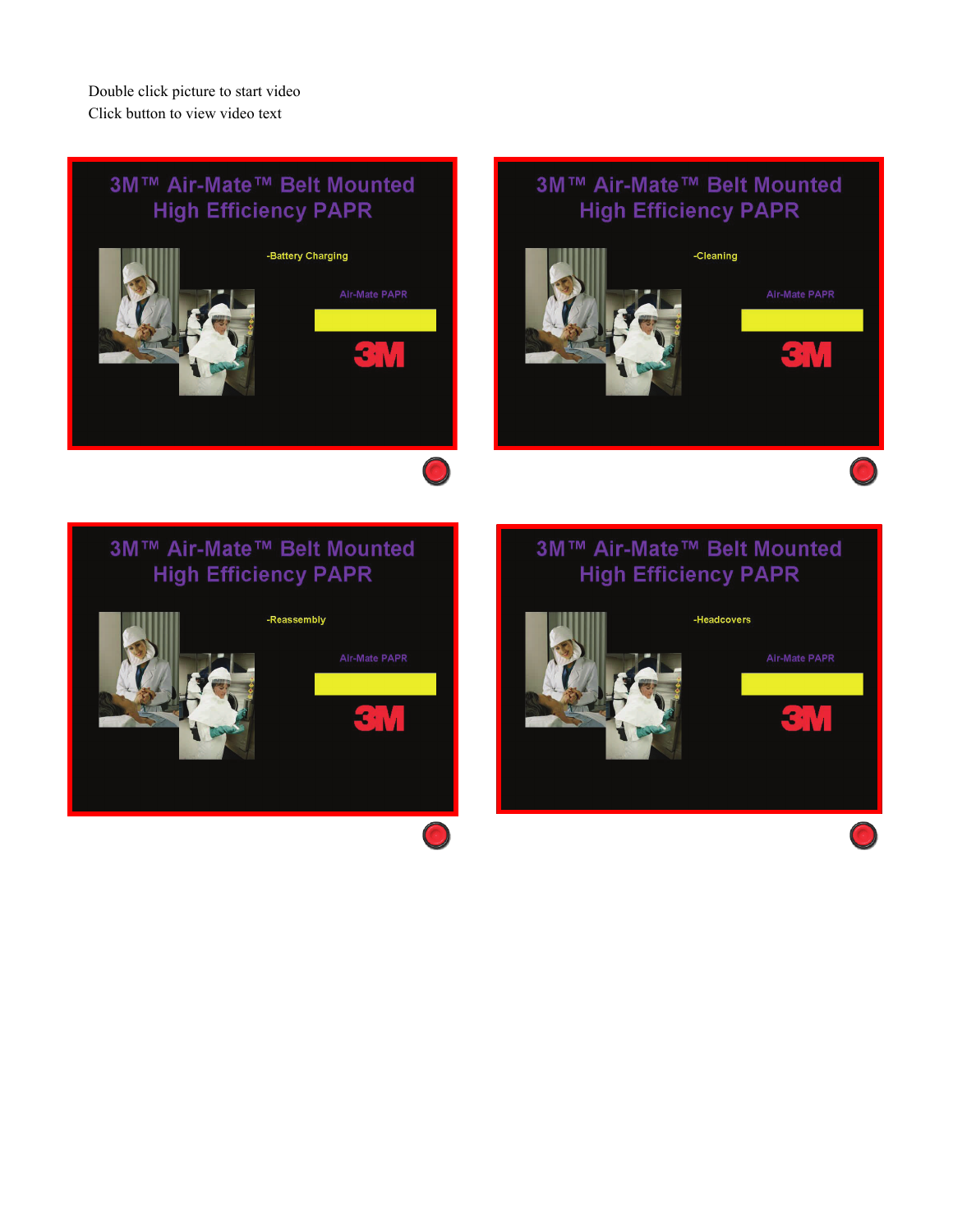# **3M™ Air-Mate™ Belt Mounted High Efficiency PAPR—Replacement Parts**

| Part No.:    | Part:                                                                 | Replace when:                                                                                                                                                 |
|--------------|-----------------------------------------------------------------------|---------------------------------------------------------------------------------------------------------------------------------------------------------------|
| 007-00-15R01 | <b>Battery Pack</b>                                                   | damaged, cracked or no longer takes a charge                                                                                                                  |
| 021-10-07R01 | Back Cover (for PAPR unit)                                            | cracked, warped or otherwise damaged                                                                                                                          |
| 021-14-00R01 | Airflow Indicator                                                     | damaged or worn                                                                                                                                               |
| 021-41-02R01 | Waist Belt, nylon (59 in/150 cm long) Ripped, torn, frayed or damaged |                                                                                                                                                               |
| 231-01-30    | filter, belt and airflow indicator)                                   | PAPR Assembly (PAPR unit, battery, Individual parts listed below with information on<br>when to replace<br>with a properly charged battery, the airflow check |
| 451-02-01R01 | High Efficiency Filter, includes gasket with local admin procedures   | does not pass, or if the filter is physically dam-<br>aged, water has entered the filter or to comply                                                         |
| 520-01-61    | Smart Battery Charger, 10-unit                                        | damaged or light will not turn on                                                                                                                             |
| 520-01-61FIV | <b>CANADA ONLY - Smart Battery</b><br>Charger, 5-unit                 | damaged or light will not turn on                                                                                                                             |
| 520-01-61SGL | <b>CANADA ONLY - Smart Battery</b><br>Charger, single unit            | damaged or light will not turn on                                                                                                                             |

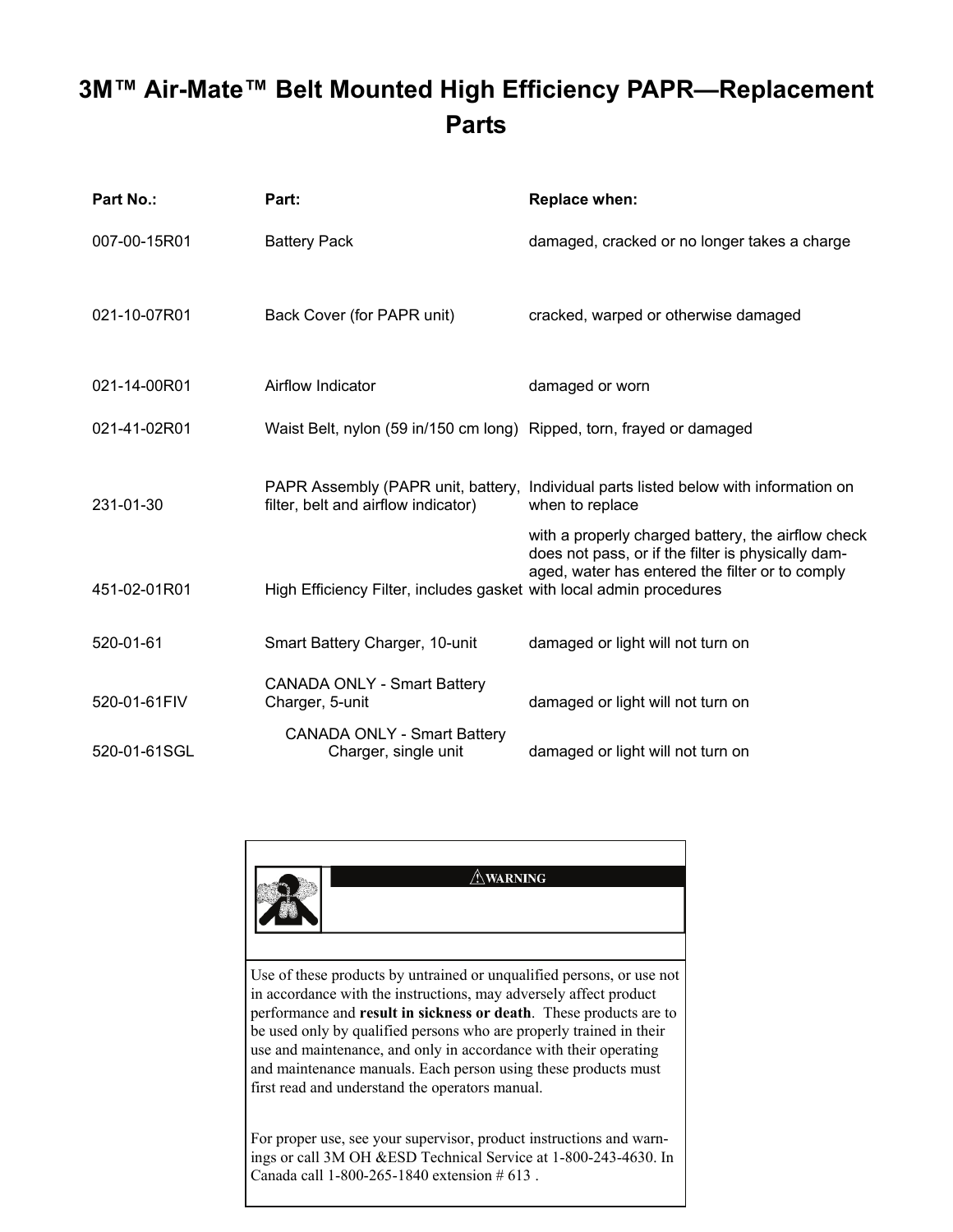# **3M™ Air-Mate™ Belt Mounted High Efficiency PAPR—Replacement Parts**

| <b>Part No.:</b> | Part:                                                                    | <b>Replace when:</b>                                                                                                      |
|------------------|--------------------------------------------------------------------------|---------------------------------------------------------------------------------------------------------------------------|
| 520-03-63R01     | PAPR Unit (does not include battery<br>pack, belt and airflow indicator) | cracked, warped or, with a properly charged battery<br>and new filter, the battery does not work                          |
| 520-03-72        | Smart Battery Charger, 5-unit                                            | damaged or light will not turn on                                                                                         |
| 520-03-73        | Smart Battery Charger, single unit                                       | damaged or light will not turn on                                                                                         |
| 520-04-24        | <b>External Battery Charger</b>                                          | damaged                                                                                                                   |
| BE-10-20         | Hood: white, regular sz, 50 pack                                         | torn, seaming is loose, difficult to see through the<br>faceshield                                                        |
| BE-10-3          | Hood: white, regular sz, 3 pack                                          | torn, seaming is loose, difficult to see through the<br>faceshield                                                        |
| BE-10L-20        | Hood: white, large sz, 20 pack                                           | torn, seaming is loose, difficult to see through the<br>faceshield                                                        |
| BE-12-3          | Head Cover: white, regular sz, 3 pack                                    | torn, seaming is loose, difficult to see through the<br>faceshield                                                        |
| BE-12-50         | Head Cover: white, regular sz, 50 pack                                   | torn, seaming is loose, difficult to see through the<br>faceshield                                                        |
| BE-12B-3         | Head Cover: blue, regular sz, 3 pack                                     | torn, seaming is loose, difficult to see through the<br>faceshield                                                        |
| BE-12B-50        | Head Cover: blue, regular sz, 50 pack                                    | torn, seaming is loose, difficult to see through the<br>faceshield                                                        |
| BE-12L-3         | Head Cover: white, large sz, 3 pack                                      | torn, seaming is loose, difficult to see through the<br>faceshield                                                        |
| BE-12L-50        | Head Cover: white, large sz, 50 pack                                     | torn, seaming is loose, difficult to see through the<br>faceshield                                                        |
| <b>BE-12LB-3</b> | Head Cover: bllue, large sz, 3 pack                                      | torn, seaming is loose, difficult to see through the<br>faceshield                                                        |
| BE-12LB-50       | Head Cover: blue, large sz, 50 pack                                      | torn, seaming is loose, difficult to see through the<br>faceshield                                                        |
| BE-224           | 38in polyurethane breathing tube                                         | Rubber o-ring gasket is missing from the connector<br>or if the tube is punctured, cracked, worn or no longer<br>flexible |
| CB-1000          | Comfort Belt (fits waist sizes 26-52 in/66<br>to $132 \text{ cm}$ )      | Ripped, torn, frayed or damaged                                                                                           |
| <b>GVP-117</b>   | Waist Belt, Vinyl                                                        | Ripped, torn, frayed or damaged                                                                                           |
| <b>GVP-127</b>   | Waist Belt, web                                                          | Ripped, torn, frayed or damaged                                                                                           |
| W-3228           | <b>Breathing Tube Cover</b>                                              | punctured, ripped, torn or no longer flexible                                                                             |